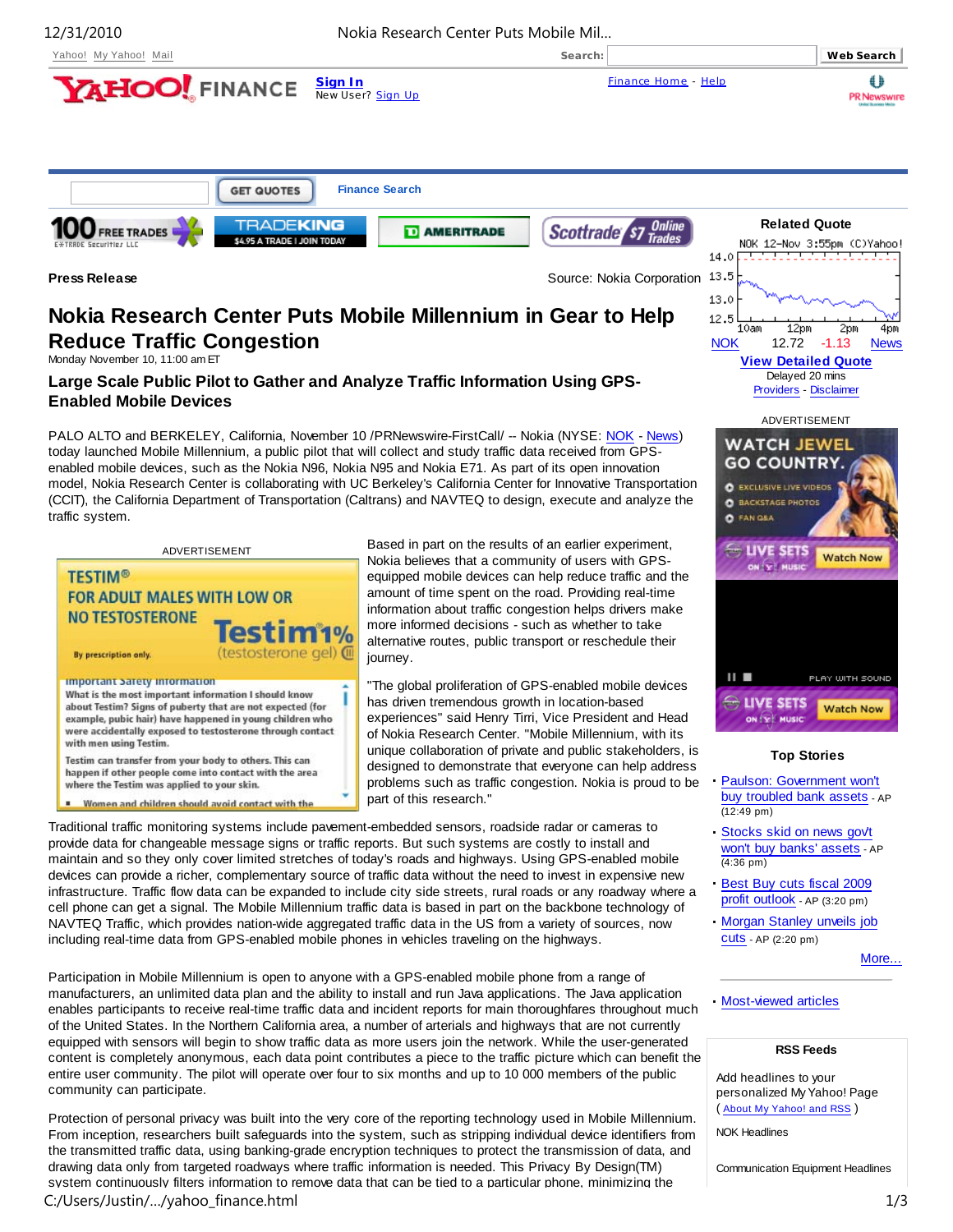## system continuously filters information to remove data that can be tied to a particular phone, minimizing the 12/31/2010 Nokia Research Center Puts Mobile Mil…

amount of sensitive information ever created, transmitted or stored.

"Berkeley is contributing our expertise in traffic modeling and systems engineering to help make this complex system come to life," said Alexandre Bayen, professor of civil and environmental engineering at UC Berkeley. "As part of a public university, we are thrilled to be working on a project with such enormous potential for public benefit," Bayen said.

Mobile Millennium is being funded in part by a grant award from the US Department of Transportation under the SafeTrip-21 initiative. Locally, Caltrans, who is also assisting in the logistics of trial and enabling comparison with the data collected by the existing sensor networks, aims to find a lower-cost and more reliable solution than that which is available today. "Real-time traffic information collected through this community-based technology is of great interest to transportation agencies," noted Randell Iwasaki, Chief Deputy Director of Caltrans. "Our goal is to increase information flow to and from travelers in a cost-efficient, effective manner. We are excited about the potential benefits of a system such as Mobile Millennium," Iwasaki added.

Information about Mobile Millennium, supported devices and the software download can be found at http://traffic.berkeley.edu.

#### About Nokia Research Center

Nokia Research Center (NRC) looks beyond Nokia's existing business and product development to challenge current strategies and to stimulate renewal in the company's direction. Working closely with all Nokia business units, NRC's research explores new frontiers in digital services, physical-digital connections, human interaction, data and content technologies, device architecture, and access and connectivity. NRC promotes open innovation by working on research projects in collaboration with universities and research institutes around the world. For more information, see our website: http://research.nokia.com

#### About Nokia

Nokia is the world leader in mobility, driving the transformation and growth of the converging Internet and communications industries. We make a wide range of mobile devices with services and software that enable people to experience music, navigation, video, television, imaging, games, business mobility and more. Developing and growing our offering of consumer Internet services, as well as our enterprise solutions and software, is a key area of focus. We also provide equipment, solutions and services for communications networks through Nokia Siemens Networks.

 Media Enquiries: Nokia, Communications, Tel. +1-650-353-8575, Email: karen.lachtanski@nokia.com ; Nokia,

 Communications, Tel. +358-7180-34900, Email: press.services@nokia.com ;

 UC Berkeley, Communications, Tel: +1-510-643-7741, Email: scyang@berkeley.edu .

http://www.nokia.com/press

Source: Nokia Corporation

Email Story (A) Set News Alert Print Story

Yahoo! Buzz Yahoo! Buzz

Search News

Sponsor Results

Live Forex Practice Account Practice Forex Trading in Real Market Conditions with a Free Trial. www.GFTforex.com

Countrywide® Home Loans No Cash Required For Closing Costs. Call Or Apply Online Now.

C:/Users/Justin/…/yahoo\_finance.html 2/3